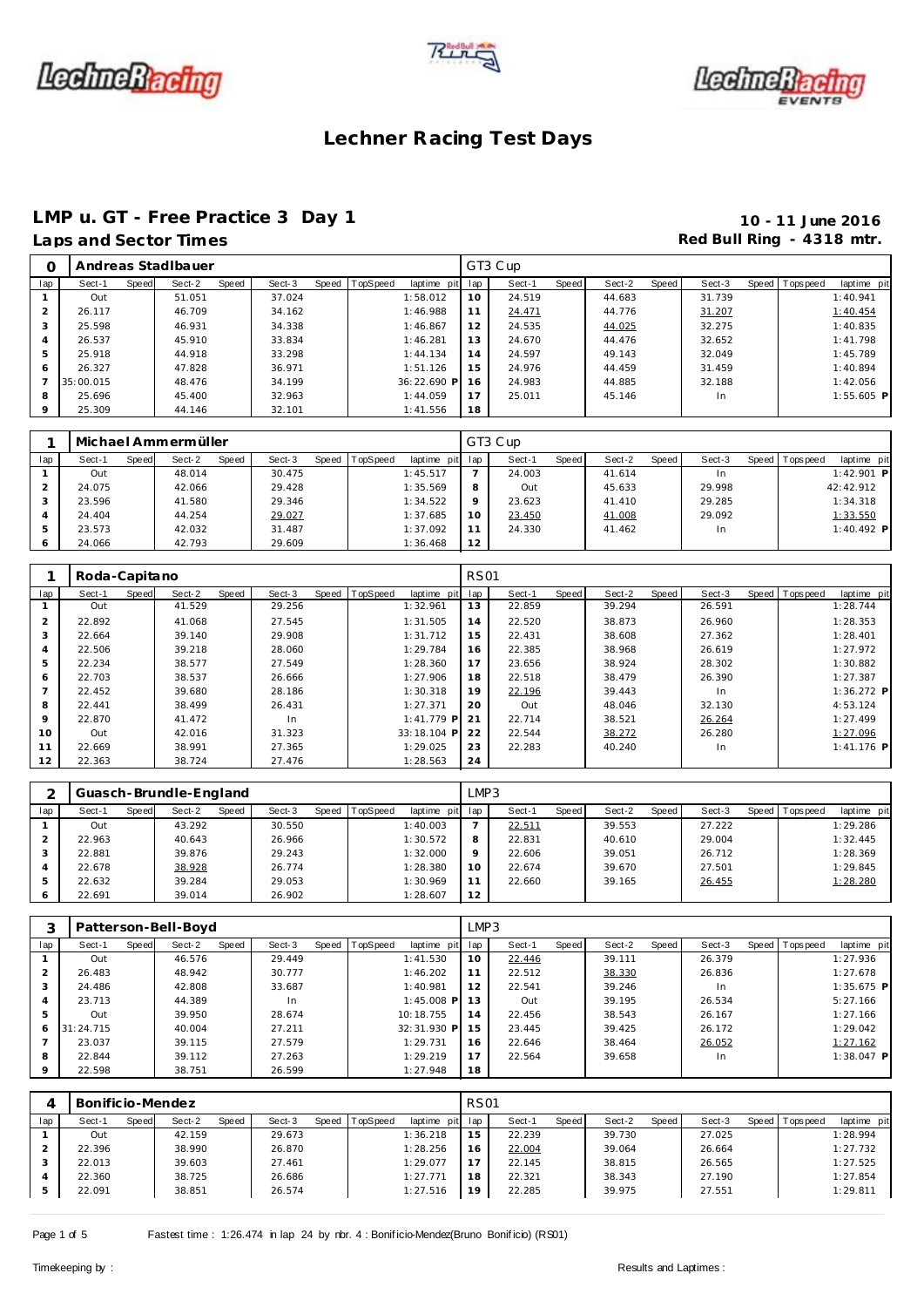





## **LMP u. GT - Free Practice 3 Day 1 10 - 11 June 2016**

## Laps and Sector Times **Red Bull Ring - 4318 mtr.**

| 6       | 22.233 | 38.402 | 26.508 | 1:27.143     | 20 | 22.173 | 38.739 | In.    | $1:33.760$ P |
|---------|--------|--------|--------|--------------|----|--------|--------|--------|--------------|
|         | 24.089 | 38.804 | 26.525 | 1:29.418     | 21 | Out    | 41.301 | 26.975 | 4:06.479     |
| 8       | 22.241 | 38.474 | 27.645 | 1:28.360     | 22 | 22.183 | 38.280 | 26.282 | 1:26.745     |
| $\circ$ | 23.326 | 39.593 | 26.501 | 1:29.420     | 23 | 22.133 | 38.364 | 26.708 | 1:27.205     |
| 10      | 22.205 | 38.371 | 26.281 | 1:26.857     | 24 | 22.086 | 38.122 | 26.266 | 1:26.474     |
| 11      | 22.097 | 38.441 | 26.468 | 1:27.006     | 25 | 23.168 | 38.249 | 26.314 | 1:27.731     |
| 12      | 22.331 | 39.494 | In     | $1:42.898$ P | 26 | 22.040 | 38.018 | 26.591 | 1:26.649     |
| 13      | Out    | 45.943 | 28.792 | 29:06.248    | 27 | 22.116 | 38.902 | In.    | $1:35.311$ P |
| 14      | 23.686 | 39.557 | 27.499 | 1:30.742     | 28 |        |        |        |              |

| 5             | David Fumanelli |       |        |       |        |       |          |              | <b>RS01</b> |        |       |        |       |        |                |              |
|---------------|-----------------|-------|--------|-------|--------|-------|----------|--------------|-------------|--------|-------|--------|-------|--------|----------------|--------------|
| lap           | Sect-1          | Speed | Sect-2 | Speed | Sect-3 | Speed | TopSpeed | laptime pit  | lap         | Sect-1 | Speed | Sect-2 | Speed | Sect-3 | Speed Topspeed | laptime pit  |
|               | Out             |       | 43.565 |       | 29.257 |       |          | 1:41.505     | 12          | 23.035 |       | 39.824 |       | 29.034 |                | 1:31.893     |
| $\mathcal{P}$ | 22.999          |       | 42.646 |       | 29.926 |       |          | 1:35.571     | 13          | 22.464 |       | 38.979 |       | 28.032 |                | 1:29.475     |
| 3             | 22.606          |       | 40.163 |       | 27.678 |       |          | 1:30.447     | 14          | 22.361 |       | 39.321 |       | 27.346 |                | 1:29.028     |
| 4             | 22.671          |       | 39.269 |       | 27.300 |       |          | 1:29.240     | 15          | 22.323 |       | 39.362 |       | 26.906 |                | 1:28.591     |
| 5             | 22.631          |       | 39.020 |       | 27.785 |       |          | 1:29.436     | 16          | 22.561 |       | 39.324 |       | 27.753 |                | 1:29.638     |
| 6             | 22.354          |       | 39.789 |       | In.    |       |          | $1:39.435$ P |             | 22.375 |       | 39.243 |       | In.    |                | $1:39.499$ P |
|               | Out             |       | 41.791 |       | 30.097 |       |          | 36:26.101    | 18          | Out    |       | 40.165 |       | 27.338 |                | 3:53.163     |
| 8             | 22.752          |       | 39.794 |       | 27.449 |       |          | 1:29.995     | 19          | 22.442 |       | 38.970 |       | 26.931 |                | 1:28.343     |
| $\circ$       | 22.663          |       | 40.069 |       | 27.994 |       |          | 1:30.726     | 20          | 22.314 |       | 38.552 |       | 26.647 |                | 1:27.513     |
| 10            | 22.575          |       | 39.673 |       | 27.155 |       |          | 1:29.403     | 21          | 22.463 |       | 44.100 |       | In.    |                | $1:51.735$ P |
| 11            | 22.392          |       | 39.873 |       | 27.616 |       |          | 1:29.881     | 22          |        |       |        |       |        |                |              |

|     | Philipp Sager |       |        |       |        |       |                 |                 |    | GT3 Cup |         |        |       |        |       |            |             |
|-----|---------------|-------|--------|-------|--------|-------|-----------------|-----------------|----|---------|---------|--------|-------|--------|-------|------------|-------------|
| lap | Sect-1        | Speed | Sect-2 | Speed | Sect-3 | Speed | <b>TopSpeed</b> | laptime pit lap |    | Sect-1  | Speed I | Sect-2 | Speed | Sect-3 | Speed | T ops peed | laptime pit |
|     | Out           |       | 48.949 |       | 32.974 |       |                 | 1:49.718        |    | 24.080  |         | 42.613 |       | 31.346 |       |            | 1:38.039    |
|     | 25.168        |       | 43.620 |       | 30.181 |       |                 | 1:38.969        |    | 24.661  |         | 43.532 |       | 29.770 |       |            | 1:37.963    |
|     | 24.433        |       | 42.473 |       | 29.754 |       |                 | 1:36.660        | 8  | 23.943  |         | 42.176 |       | 29.976 |       |            | 1:36.095    |
|     | 25.214        |       | 42.905 |       | In     |       |                 | $1:44.558$ P    |    | 24.125  |         | 42.018 |       | 29.940 |       |            | 1:36.083    |
|     | Out           |       | 44.828 |       | 30.653 |       |                 | 3:55.742        | 10 |         |         |        |       |        |       |            |             |

| 6       | Siedler-Snoeks |       |        |       |        |       |          |              |     | Hurracan GT3 |       |        |       |        |                  |              |
|---------|----------------|-------|--------|-------|--------|-------|----------|--------------|-----|--------------|-------|--------|-------|--------|------------------|--------------|
| lap     | Sect-1         | Speed | Sect-2 | Speed | Sect-3 | Speed | TopSpeed | laptime pit  | lap | Sect-1       | Speed | Sect-2 | Speed | Sect-3 | Speed   Topspeed | laptime pit  |
|         | Out            |       | 43.868 |       | 31.227 |       |          | 1:40.276     | 12  | 23.516       |       | 40.519 |       | 28.311 |                  | 1:32.346     |
| 2       | 23.760         |       | 42.350 |       | 28.479 |       |          | 1:34.589     | 13  | 23.291       |       | 40.201 |       | In     |                  | $1:36.413$ P |
| 3       | 23.217         |       | 39.580 |       | 27.970 |       |          | 1:30.767     | 14  | Out          |       | 42.437 |       | 29.264 |                  | 2:48.873     |
| 4       | 22.932         |       | 39.707 |       | 28.883 |       |          | 1:31.522     | 15  | 23.969       |       | 41.220 |       | 28.293 |                  | 1:33.482     |
| 5       | 22.932         |       | 40.010 |       | 27.924 |       |          | 1:30.866     | 16  | 23.247       |       | 40.330 |       | 28.155 |                  | 1:31.732     |
| 6       | 22.901         |       | 40.049 |       | 28.300 |       |          | 1:31.250     | 17  | 23.180       |       | 40.295 |       | 29.790 |                  | 1:33.265     |
|         | 23.233         |       | 39.569 |       | 28.189 |       |          | 1:30.991     | 18  | 23.125       |       | 40.229 |       | 27.997 |                  | 1:31.351     |
| 8       | 23.458         |       | 39.711 |       | In     |       |          | $1:36.857$ P | 19  | 23.208       |       | 40.116 |       | 27.839 |                  | 1:31.163     |
| $\circ$ | Out            |       | 42.550 |       | 28.466 |       |          | 3:46.653     | 20  | 23.255       |       | 39.961 |       | 27.809 |                  | 1:31.025     |
| 10      | 23.348         |       | 40.205 |       | 28.904 |       |          | 1:32.457     | 21  | 22.951       |       | 39.676 |       | 27.850 |                  | 1:30.477     |
| 11      | 28:57.709      |       | 41.865 |       | 30.046 |       |          | 30:09.620 P  | 22  | 23.013       |       | 40.100 |       | In.    |                  | $1:36.257$ P |

| 8               |           |       | Marateotto-Maggi |       |        |       |          |              | LMP3 |        |       |        |       |        |                 |              |
|-----------------|-----------|-------|------------------|-------|--------|-------|----------|--------------|------|--------|-------|--------|-------|--------|-----------------|--------------|
| lap             | Sect-1    | Speed | Sect-2           | Speed | Sect-3 | Speed | TopSpeed | laptime pit  | lap  | Sect-1 | Speed | Sect-2 | Speed | Sect-3 | Speed Tops peed | laptime pit  |
|                 | Out       |       | 45.917           |       | In     |       |          | $1:48.567$ P | 11   | 23.379 |       | 39.716 |       | 27.557 |                 | 1:30.652     |
|                 | Out       |       | 43.793           |       | 29.043 |       |          | 3:43.479     | 12   | 23.077 |       | 40.015 |       | 27.823 |                 | 1:30.915     |
|                 | 23.384    |       | 40.880           |       | 28.136 |       |          | 1:32.400     | 13   | 23.211 |       | 40.061 |       | 27.241 |                 | 1:30.513     |
| 4               | 23.060    |       | 41.158           |       | 29.031 |       |          | 1:33.249     | 14   | 22.744 |       | 39.622 |       | 26.790 |                 | 1:29.156     |
|                 | 24.144    |       | 41.586           |       | 27.544 |       |          | 1:33.274     | 15   | 22.598 |       | 41.428 |       | In.    |                 | $1:41.401$ P |
| 6               | 23.020    |       | 40.188           |       | 27.242 |       |          | 1:30.450     | 16   | Out    |       | 41.710 |       | 28.432 |                 | 5:38.751     |
|                 | 22.796    |       | 39.704           |       | 27.233 |       |          | 1:29.733     | 17   | 23.101 |       | 40.322 |       | 27.370 |                 | 1:30.793     |
| 8               | 30:24.518 |       | 45.078           |       | 29.373 |       |          | 31:38.969 P  | 18   | 23.044 |       | 42.423 |       | 27.525 |                 | 1:32.992     |
| $\circ$         | 25.629    |       | 41.873           |       | 28.194 |       |          | 1:35.696     | 19   | 23.099 |       | 40.151 |       | 27.506 |                 | 1:30.756     |
| 10 <sup>°</sup> | 23.346    |       | 40.202           |       | 28.263 |       |          | 1:31.811     | 20   | 22.988 |       | 43.350 |       | In     |                 | $1:51.812$ P |

|     |        |       | Ronald van de Laar |              |        |       |          |             |                | GT3 Cup |       |        |       |        |       |           |             |
|-----|--------|-------|--------------------|--------------|--------|-------|----------|-------------|----------------|---------|-------|--------|-------|--------|-------|-----------|-------------|
| lap | Sect-1 | Speed | Sect-2             | <b>Speed</b> | Sect-3 | Speed | TopSpeed | laptime pit | lap            | Sect-1  | Speed | Sect-2 | Speed | Sect-3 | Speed | Tops peed | laptime pit |
|     | Out    |       | 53.061             |              | 33.601 |       |          | 1:57.297    | 13             | 24.683  |       | 43.865 |       | 31.303 |       |           | 1:39.851    |
|     | 24.717 |       | 43.620             |              | 31.960 |       |          | 1:40.297    | $\overline{4}$ | 24.231  |       | 43.042 |       | 30.931 |       |           | 1:38.204    |
|     | 24.394 |       | 46.220             |              | 32.368 |       |          | 1:42.982    | 15             | 24.073  |       | 42.710 |       | 30.227 |       |           | 1:37.010    |
|     | 24.660 |       | 42.889             |              | 32.065 |       |          | 1:39.614    | 16             | 23.948  |       | 44.020 |       | 30.801 |       |           | 1:38.769    |

Page 2 of 5 Fastest time : 1:26.474 in lap 24 by rbr. 4 : Bonificio-Mendez(Bruno Bonificio) (RS01)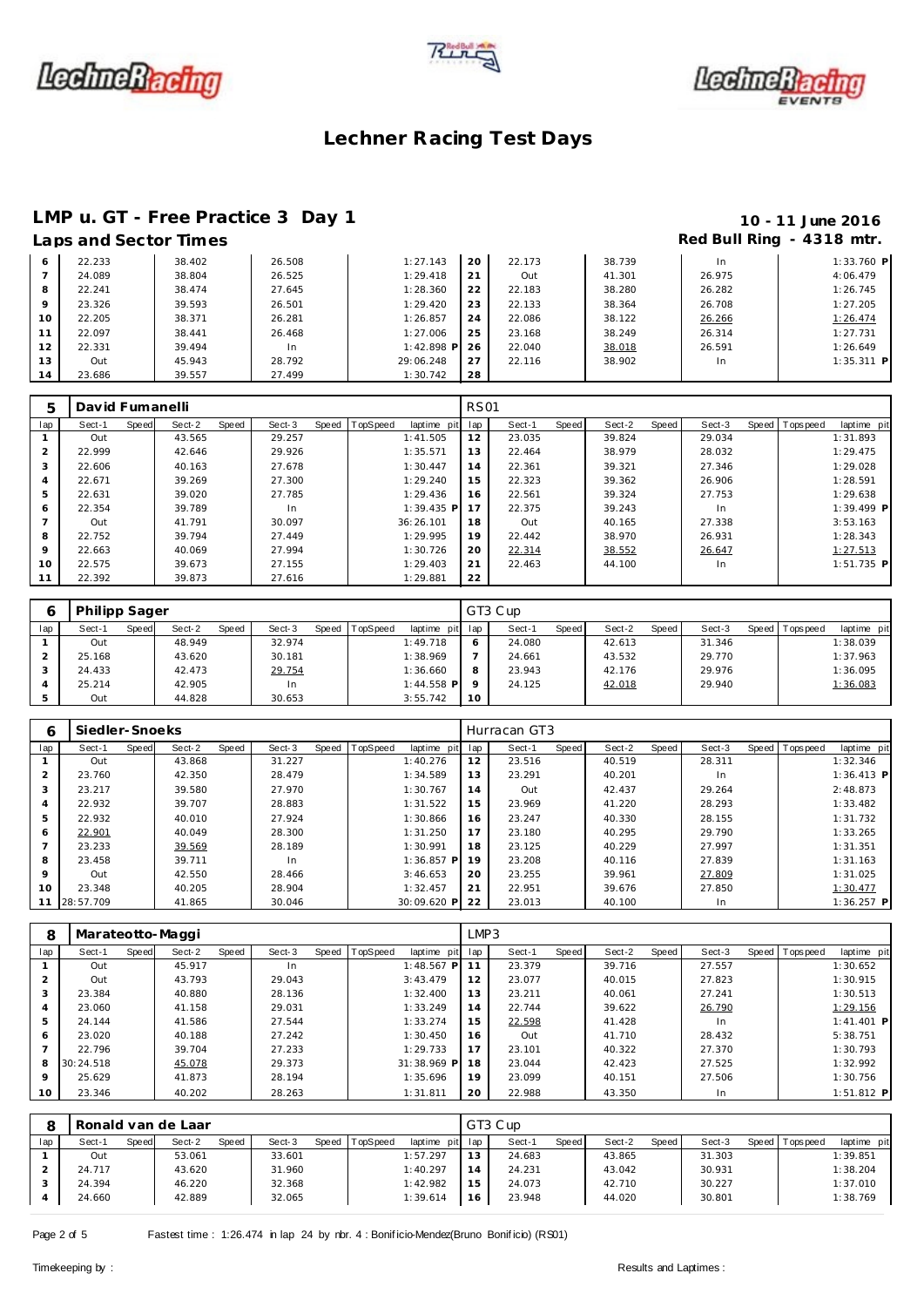





# **LMP u. GT - Free Practice 3 Day 1 10 - 11 June 2016**<br>Laps and Sector Times **10 - 11 June 2016**

## Red Bull Ring - 4318 mtr.

|    | LUDJUNU JUULUI IIIIIUJ |        |        |              |     |        |        |        | .            |
|----|------------------------|--------|--------|--------------|-----|--------|--------|--------|--------------|
|    | 24.260                 | 43.016 | 30.311 | 1:37.587     |     | 24.162 | 43.927 | 30.108 | 1:38.197     |
|    | 24.220                 | 42.463 | 29.663 | 1:36.346     | 18  | 24.175 | 42.292 | 30.042 | 1:36.509     |
|    | 24.013                 | 42.232 | 29.766 | 1:36.011     | 19  | 24.015 | 42.426 | 29.608 | 1:36.049     |
|    | 24.070                 | 44.004 | 30.294 | 1:38.368     | 20  | 23.871 | 41.913 | 29.843 | 1:35.627     |
|    | 24.062                 | 42.501 | 31.184 | 1:37.747     | 21  | 24.347 | 45.443 | 30.140 | 1:39.930     |
| 10 | 24.104                 | 43.073 | 29.659 | 1:36.836     | 22  | 24.033 | 42.310 | 30.717 | 1:37.060     |
|    | 24.026                 | 42.505 | In     | $1:51.275$ P | -23 | 23.854 | 41.707 | 30.004 | 1:35.565     |
| 12 | Out                    | 47.881 | 32.545 | 33:16.034    | 24  | 24.010 | 44.451 | In.    | $1:51.168$ P |

| Q              |        |       | Palttala (10.6) - Schiller (11.6) |       |        |                |              | <b>RS01</b> |        |         |        |       |        |                |              |
|----------------|--------|-------|-----------------------------------|-------|--------|----------------|--------------|-------------|--------|---------|--------|-------|--------|----------------|--------------|
| lap            | Sect-1 | Speed | Sect-2                            | Speed | Sect-3 | Speed TopSpeed | laptime pit  | lap         | Sect-1 | Speed I | Sect-2 | Speed | Sect-3 | Speed Topspeed | laptime pit  |
|                | Out    |       | 43.734                            |       | 28.780 |                | 1:37.151     | 12          | 22.661 |         | 39.120 |       | 27.344 |                | 1:29.125     |
| $\overline{2}$ | 22.635 |       | 40.159                            |       | 27.502 |                | 1:30.296     | 13          | 22.456 |         | 39.808 |       | 27.003 |                | 1:29.267     |
| 3              | 22.537 |       | 38.998                            |       | 27.023 |                | 1:28.558     | 14          | 22.369 |         | 38.733 |       | 26.966 |                | 1:28.068     |
| 4              | 22.522 |       | 38.743                            |       | 27.423 |                | 1:28.688     | 15          | 22.281 |         | 41.639 |       | In.    |                | $1:39.196$ P |
| 5              | 22.467 |       | 38.822                            |       | 27.322 |                | 1:28.611     | 16          | Out    |         | 39.583 |       | 27.257 |                | 7:42.975     |
| 6              | 23.981 |       | 39.319                            |       | 28.607 |                | 1:31.907     | 17          | 22.440 |         | 38.359 |       | 26.603 |                | 1:27.402     |
|                | 22.214 |       | 39.154                            |       | 27.856 |                | 1:29.224     | 18          | 22.203 |         | 38.114 |       | 27.014 |                | 1:27.331     |
| 8              | 22.262 |       | 39.189                            |       | 28.794 |                | 1:30.245     | 19          | 22.363 |         | 38.148 |       | 26.246 |                | 1:26.757     |
| 9              | 22.319 |       | 38.682                            |       | 26.860 |                | 1:27.861     | 20          | 22.137 |         | 38.920 |       | 26.667 |                | 1:27.724     |
| 10             | 22.807 |       | 39.393                            |       | In     |                | $1:35.993$ P | 21          | 22.265 |         | 38.652 |       | 28.521 |                | 1:29.438     |
| 11             | Out    |       | 41.093                            |       | 28.816 |                | 33:19.069    | 22          | 22.781 |         | 39.612 |       | In     |                | $1:46.974$ P |

|                |        |       | Beretta-Pohler-Tweraser |       |        |                |              |     | Hurracan GT3 |       |        |       |        |                 |              |
|----------------|--------|-------|-------------------------|-------|--------|----------------|--------------|-----|--------------|-------|--------|-------|--------|-----------------|--------------|
| lap            | Sect-1 | Speed | Sect-2                  | Speed | Sect-3 | Speed TopSpeed | laptime pit  | lap | Sect-1       | Speed | Sect-2 | Speed | Sect-3 | Speed Tops peed | laptime pit  |
|                | 23.320 |       | 40.507                  |       | 27.924 |                | 1:31.751     | 13  | 23.043       |       | 39.499 |       | 28.697 |                 | 1:31.239     |
| $\overline{2}$ | 22.946 |       | 39.527                  |       | 27.672 |                | 1:30.145     | 14  | 23.010       |       | 40.492 |       | In.    |                 | $1:36.629$ P |
| 3              | 22.913 |       | 39.444                  |       | 27.652 |                | 1:30.009     | 15  | Out          |       | 43.406 |       | 30.016 |                 | 3:03.625     |
| 4              | 23.249 |       | 39.946                  |       | 27.504 |                | 1:30.699     | 16  | 24.361       |       | 44.409 |       | 28.138 |                 | 1:36.908     |
| 5              | 23.059 |       | 39.623                  |       | 27.628 |                | 1:30.310     | 17  | 23.015       |       | 39.279 |       | 27.820 |                 | 1:30.114     |
| 6              | 22.799 |       | 41.356                  |       | 28.101 |                | 1:32.256     | 18  | 22.882       |       | 39.541 |       | 28.042 |                 | 1:30.465     |
|                | 23.026 |       | 39.327                  |       | 27.520 |                | 1:29.873     | 19  | 22.790       |       | 39.443 |       | 27.836 |                 | 1:30.069     |
| 8              | 22.850 |       | 39.130                  |       | 28.431 |                | 1:30.411     | 20  | 23.027       |       | 39.265 |       | 27.682 |                 | 1:29.974     |
| 9              | 23.829 |       | 39.702                  |       | In.    |                | $1:36.305$ P | 21  | 22.819       |       | 39.245 |       | 27.378 |                 | 1:29.442     |
| 10             | Out    |       | 43.260                  |       | 29.340 |                | 33:19.614    | 22  | 22.818       |       | 39.844 |       | 27.496 |                 | 1:30.158     |
| 11             | 23.223 |       | 39.885                  |       | 27.903 |                | 1:31.011     | 23  | 22.830       |       | 39.230 |       | 27.431 |                 | 1:29.491     |
| 12             | 23.366 |       | 42.221                  |       | 27.854 |                | 1:33.441     | 24  | 22.641       |       | 40.729 |       | In.    |                 | $1:47.443$ P |

| 13             |           |       | Smiekowsky-Petersen |       |        |                  |             | LMP3 |        |       |        |       |        |                   |              |
|----------------|-----------|-------|---------------------|-------|--------|------------------|-------------|------|--------|-------|--------|-------|--------|-------------------|--------------|
| lap            | Sect-1    | Speed | Sect-2              | Speed | Sect-3 | Speed   TopSpeed | laptime pit | lap  | Sect-1 | Speed | Sect-2 | Speed | Sect-3 | Speed   Tops peed | laptime pit  |
|                | Out       |       | 49.685              |       | 30.930 |                  | 1:49.241    | 14   | 23.195 |       | 39.898 |       | 27.142 |                   | 1:30.235     |
| $\overline{2}$ | 23.952    |       | 42.773              |       | 28.318 |                  | 1:35.043    | 15   | 23.091 |       | 39.641 |       | 27.184 |                   | 1:29.916     |
| 3              | 23.344    |       | 40.708              |       | 27.218 |                  | 1:31.270    | 16   | 22.865 |       | 39.672 |       | 26.877 |                   | 1:29.414     |
| 4              | 23.035    |       | 40.403              |       | 28.371 |                  | 1:31.809    | 17   | 22.801 |       | 39.817 |       | 27.048 |                   | 1:29.666     |
| 5              | 22.911    |       | 39.645              |       | 27.185 |                  | 1:29.741    | 18   | 22.900 |       | 39.570 |       | 27.144 |                   | 1:29.614     |
| 6              | 22.783    |       | 39.289              |       | 27.133 |                  | 1:29.205    | 19   | 23.561 |       | 39.745 |       | In.    |                   | 1:39.962 P   |
| 7              | 22.823    |       | 40.093              |       | 26.899 |                  | 1:29.815    | 20   | Out    |       | 44.133 |       | 28.562 |                   | 3:47.919     |
| 8              | 22.736    |       | 39.264              |       | 26.697 |                  | 1:28.697    | 21   | 23.877 |       | 41.925 |       | 28.465 |                   | 1:34.267     |
| 9              | 22.735    |       | 39.175              |       | 26.910 |                  | 1:28.820    | 22   | 23.284 |       | 43.418 |       | 29.946 |                   | 1:36.648     |
| 10             | 22.655    |       | 40.273              |       | 29.131 |                  | 1:32.059    | 23   | 23.049 |       | 39.830 |       | 26.621 |                   | 1:29.500     |
| 11             | 22.952    |       | 39.192              |       | 26.629 |                  | 1:28.773    | 24   | 22.926 |       | 39.453 |       | 26.725 |                   | 1:29.104     |
| 12             | 29:36.324 |       | 45.792              |       | 29.229 |                  | 30:51.345 P | 25   | 22.856 |       | 47.483 |       | In.    |                   | $1:51.079$ P |
| 13             | 23.494    |       | 40.475              |       | 27.775 |                  | 1:31.744    | 26   |        |       |        |       |        |                   |              |

| 15      | Roar Lindland |       |        |       |        |                  |              |     | GT3 Cup |       |        |       |        |                               |  |
|---------|---------------|-------|--------|-------|--------|------------------|--------------|-----|---------|-------|--------|-------|--------|-------------------------------|--|
| lap     | Sect-1        | Speed | Sect-2 | Speed | Sect-3 | Speed   TopSpeed | laptime pit  | lap | Sect-1  | Speed | Sect-2 | Speed | Sect-3 | Speed Topspeed<br>laptime pit |  |
|         | Out           |       | 47.588 |       | 32.629 |                  | 1:48.027     | 10  | Out     |       | 50.724 |       | 31.452 | 39:19.027 P                   |  |
|         | 25.088        |       | 44.659 |       | 30.479 |                  | 1:40.226     | 11  | 24.344  |       | 42.316 |       | 29.400 | 1:36.060                      |  |
| 3       | 26.883        |       | 45.199 |       | 30.130 |                  | 1:42.212     | 12  | 23.763  |       | 52.932 |       | In.    | 1:55.083 P                    |  |
| 4       | 23.805        |       | 41.467 |       | 29.473 |                  | 1:34.745     | 13  | Out     |       | 42.194 |       | 29.209 | 5:27.025                      |  |
| 5       | 23.758        |       | 43.341 |       | 30.015 |                  | 1:37.114     | 14  | 23.767  |       | 41.875 |       | 30.487 | 1:36.129                      |  |
| 6       | 23.722        |       | 41.813 |       | 29.427 |                  | 1:34.962     | 15  | 24.362  |       | 41.874 |       | 29.673 | 1:35.909                      |  |
|         | 23.826        |       | 43.118 |       | 30.035 |                  | 1:36.979     | 16  | 23.620  |       | 41.795 |       | 29.303 | 1:34.718                      |  |
| 8       | 23.660        |       | 41.438 |       | 34.011 |                  | 1:39.109     | 17  | 23.595  |       | 41.370 |       | 31.931 | 1:36.896                      |  |
| $\circ$ | 25.420        |       | 42.905 |       | In     |                  | $1:45.719$ P | 18  | 27.185  |       | 44.931 |       | In.    | 1:50.019 P                    |  |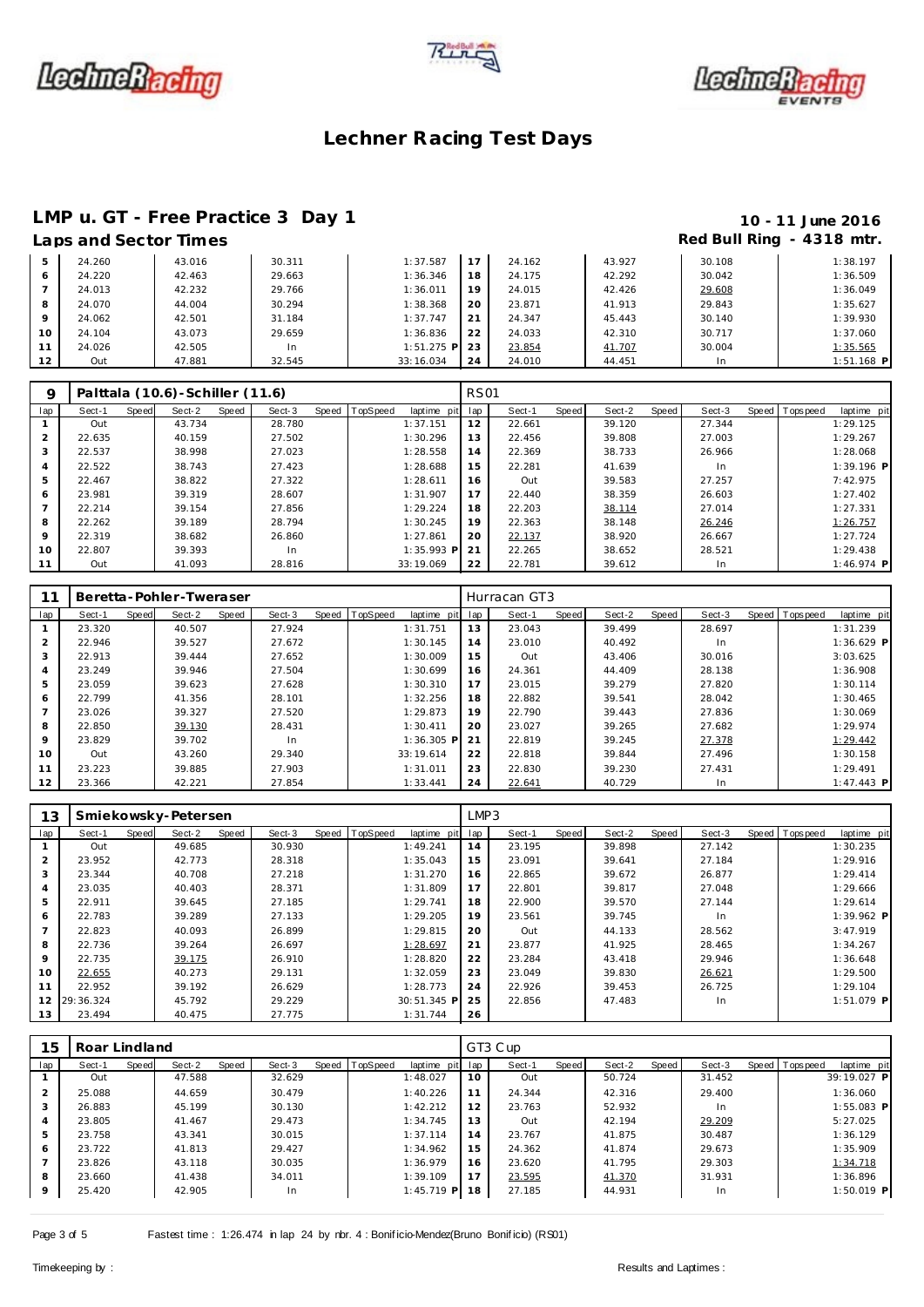





### **LMP u. GT - Free Practice 3 Day 1 10 - 11 June 2016** Laps and Sector Times **Red Bull Ring - 4318 mtr.**

| 15  | Wolfgang Kiesety |       |          |       |        |       |          |             |     | GT3 Cup |       |        |       |        |                 |             |
|-----|------------------|-------|----------|-------|--------|-------|----------|-------------|-----|---------|-------|--------|-------|--------|-----------------|-------------|
| lap | Sect-1           | Speed | Sect-2   | Speed | Sect-3 | Speed | TopSpeed | laptime pit | lap | Sect-1  | Speed | Sect-2 | Speed | Sect-3 | Speed Tops peed | laptime pit |
|     | Out              |       | 1:01.013 |       | 37.401 |       |          | 2:14.171    | 5   | 25.478  |       | 47.026 |       | 33.804 |                 | 1:46.308    |
|     | 26.649           |       | 49.701   |       | 36.525 |       |          | 1:52.875    |     | 26.716  |       | 45.636 |       | 35.077 |                 | 1:47.429    |
|     | 26.129           |       | 48.794   |       | 32.798 |       |          | 1:47.721    | -   | 26.267  |       | 45.794 |       | 32.622 |                 | 1:44.683    |
|     | 25.536           |       | 50.677   |       | 33.480 |       |          | 1:49.693    | 8   | 25.349  |       | 44.757 |       | 34.393 |                 | 1:44.499    |

|             | Gitlin-Stolz |       |        |       |        |       |          |              |     | Hurracan GT3 |       |        |       |        |                |              |
|-------------|--------------|-------|--------|-------|--------|-------|----------|--------------|-----|--------------|-------|--------|-------|--------|----------------|--------------|
| lap         | Sect-1       | Speed | Sect-2 | Speed | Sect-3 | Speed | TopSpeed | laptime pit  | lap | Sect-1       | Speed | Sect-2 | Speed | Sect-3 | Speed Topspeed | laptime pit  |
|             | Out          |       | 43.039 |       | 30.570 |       |          | 1:39.485     | 12  | 22.834       |       | 39.607 |       | 27.786 |                | 1:30.227     |
| 2           | 23.905       |       | 41.300 |       | 30.085 |       |          | 1:35.290     | 13  | 24.060       |       | 40.088 |       | 27.830 |                | 1:31.978     |
| 3           | 23.481       |       | 41.730 |       | 29.416 |       |          | 1:34.627     | 14  | 23.133       |       | 39.234 |       | 27.301 |                | 1:29.668     |
| 4           | 24.131       |       | 40.314 |       | 29.022 |       |          | 1:33.467     | 15  | 22.593       |       | 39.086 |       | 27.286 |                | 1:28.965     |
| 5           | 23.320       |       | 40.978 |       | 28.914 |       |          | 1:33.212     | 16  | 22.691       |       | 39.942 |       | 27.402 |                | 1:30.035     |
| 6           | 23.280       |       | 40.500 |       | 29.035 |       |          | 1:32.815     | 17  | 22.997       |       | 39.155 |       | 27.492 |                | 1:29.644     |
|             | 23.390       |       | 40.284 |       | In.    |       |          | $1:42.305$ P | 18  | 22.827       |       | 39.698 |       | In.    |                | $1:36.637$ P |
| 8           | Out          |       | 46.978 |       | 29.044 |       |          | 4:04.593     | 19  | Out          |       | 41.096 |       | 28.979 |                | 3:59.605     |
| $\mathsf Q$ | 23.124       |       | 39.929 |       | 27.436 |       |          | 1:30.489     | 20  | 24.380       |       | 40.453 |       | 28.469 |                | 1:33.302     |
| 10          | 31:01.093    |       | 40.336 |       | 28.158 |       |          | 32:09.587 P  | 21  | 23.076       |       | 40.285 |       | 28.323 |                | 1:31.684     |
| 11          | 22.945       |       | 39.404 |       | 27.773 |       |          | 1:30.122     | 22  | 23.353       |       | 41.146 |       | In     |                | $1:43.502$ P |

| 20             | Zaid Askkanari |       |        |       |        |                |              |     | GT3 Cup |       |        |       |        |                  |              |
|----------------|----------------|-------|--------|-------|--------|----------------|--------------|-----|---------|-------|--------|-------|--------|------------------|--------------|
| lap            | Sect-1         | Speed | Sect-2 | Speed | Sect-3 | Speed TopSpeed | laptime pit  | lap | Sect-1  | Speed | Sect-2 | Speed | Sect-3 | Speed   Topspeed | laptime pit  |
|                | Out            |       | 48.763 |       | 32.337 |                | 1:48.286     | 12  | 24.107  |       | 43.668 |       | 31.046 |                  | 1:38.821     |
| $\overline{2}$ | 24.423         |       | 43.227 |       | 29.669 |                | 1:37.319     | 13  | 23.635  |       | 41.032 |       | 28.910 |                  | 1:33.577     |
| 3              | 23.681         |       | 41.313 |       | 31.838 |                | 1:36.832     | 14  | 23.612  |       | 40.899 |       | 29.585 |                  | 1:34.096     |
| $\overline{4}$ | 23.677         |       | 41.403 |       | 29.982 |                | 1:35.062     | 15  | 23.644  |       | 41.126 |       | 28.960 |                  | 1:33.730     |
| 5              | 23.573         |       | 42.565 |       | 30.163 |                | 1:36.301     | 16  | 23.650  |       | 41.477 |       | In.    |                  | $1:41.593$ P |
| 6              | 23.825         |       | 41.351 |       | 28.925 |                | 1:34.101     | 17  | Out     |       | 42.135 |       | 29.589 |                  | 5:00.806     |
|                | 23.417         |       | 41.351 |       | In     |                | $1:41.447$ P | 18  | 23.881  |       | 41.715 |       | 33.041 |                  | 1:38.637     |
| 8              | Out            |       | 41.799 |       | 31.557 |                | 3:53.449     | 19  | 23.523  |       | 40.971 |       | 29.354 |                  | 1:33.848     |
| 9              | 23.728         |       | 41.110 |       | 29.889 |                | 1:34.727     | 20  | 23.706  |       | 40.933 |       | 28.918 |                  | 1:33.557     |
|                | 10 31:54.662   |       | 44.424 |       | 30.523 |                | 33:09.609 P  | 21  | 26.845  |       | 45.073 |       | In.    |                  | $1:51.115$ P |
| 11             | 24.079         |       | 41.117 |       | 29.275 |                | 1:34.471     | 22  |         |       |        |       |        |                  |              |

| 27  | Mario Plachutta |       |          |       |        |       |          |              |     | AMG GT3 |       |        |       |        |       |             |              |
|-----|-----------------|-------|----------|-------|--------|-------|----------|--------------|-----|---------|-------|--------|-------|--------|-------|-------------|--------------|
| lap | Sect-1          | Speed | Sect-2   | Speed | Sect-3 | Speed | TopSpeed | laptime pit  | lap | Sect-1  | Speed | Sect-2 | Speed | Sect-3 | Speed | T ops pee d | laptime pit  |
|     | Out             |       | 1:00.731 |       | 42.436 |       |          | 2:21.440     | 11  | 23.052  |       | 39.903 |       | In.    |       |             | $1:35.528$ P |
| 2   | 29.166          |       | 50.428   |       | 32.411 |       |          | 1:52.005     | 12  | Out     |       | 41.875 |       | 29.417 |       |             | 4:43.450     |
| 3   | 30.327          |       | 44.403   |       | 31.630 |       |          | 1:46.360     | 13  | 23.438  |       | 40.191 |       | 28.562 |       |             | 1:32.191     |
| 4   | 25.773          |       | 43.365   |       | 30.568 |       |          | 1:39.706     | 14  | 23.133  |       | 39.772 |       | 28.597 |       |             | 1:31.502     |
| 5   | 24.319          |       | 42.446   |       | In     |       |          | $1:43.586$ P | 15  | 23.137  |       | 40.719 |       | 28.833 |       |             | 1:32.689     |
| 6   | Out             |       | 46.724   |       | 30.923 |       |          | 5:21.193     | 16  | 22.933  |       | 39.850 |       | 28.240 |       |             | 1:31.023     |
|     | 30:19.112       |       | 43.427   |       | 31.054 |       |          | 31:33.593 P  | 17  | 23.078  |       | 39.824 |       | 28.029 |       |             | 1:30.931     |
| 8   | 23.663          |       | 40.699   |       | 29.013 |       |          | 1:33.375     | 18  | 22.906  |       | 39.650 |       | 28.514 |       |             | 1:31.070     |
| 9   | 23.292          |       | 40.308   |       | 28.404 |       |          | 1:32.004     | 19  | 23.132  |       | 39.919 |       | In.    |       |             | $1:38.938$ P |
| 10  | 23.071          |       | 40.244   |       | 28.506 |       |          | 1:31.821     | 20  |         |       |        |       |        |       |             |              |

| 29      | Christopher Mies |       |        |       |        |                |              |     | Audi R8 |       |        |       |        |                |              |
|---------|------------------|-------|--------|-------|--------|----------------|--------------|-----|---------|-------|--------|-------|--------|----------------|--------------|
| lap     | Sect-1           | Speed | Sect-2 | Speed | Sect-3 | Speed TopSpeed | laptime pit  | lap | Sect-1  | Speed | Sect-2 | Speed | Sect-3 | Speed Topspeed | laptime pit  |
|         | 23.456           |       | 40.491 |       | 27.806 |                | 1:31.753     |     | 22.945  |       | 39.306 |       | 28.195 |                | 1:30.446     |
|         | 23.250           |       | 39.524 |       | 27.581 |                | 1:30.355     | 12  | 23.283  |       | 39.323 |       | In     |                | $1:33.419$ P |
|         | 23.021           |       | 39.367 |       | 27.458 |                | 1:29.846     | 13  | Out     |       | 39.986 |       | 32.034 |                | 6:03.289     |
|         | 23.019           |       | 39.398 |       | 28.043 |                | 1:30.460     | 14  | 23.015  |       | 39.597 |       | 27.504 |                | 1:30.116     |
| 5       | 23.023           |       | 39.473 |       | In     |                | $1:33.542$ P | 15  | 23.048  |       | 39.389 |       | 29.332 |                | 1:31.769     |
| 6       | Out              |       | 39.770 |       | 27.548 |                | 7:11.821     | 16  | 22.966  |       | 39.731 |       | 27.526 |                | 1:30.223     |
|         | 23.069           |       | 39.346 |       | 28.825 |                | 1:31.240     | 17  | 23.551  |       | 40.430 |       | 27.462 |                | 1:31.443     |
| 8       | 30:39.263        |       | 40.367 |       | 27.877 |                | 31:47.507 P  | 18  | 22.914  |       | 39.340 |       | 27.459 |                | 1:29.713     |
| $\circ$ | 23.042           |       | 39.389 |       | 27.857 |                | 1:30.288     | 19  | 22.890  |       | 39.352 |       | In     |                | $1:34.200$ P |
| 10      | 23.081           |       | 39.602 |       | 27.504 |                | 1:30.187     | 20  |         |       |        |       |        |                |              |